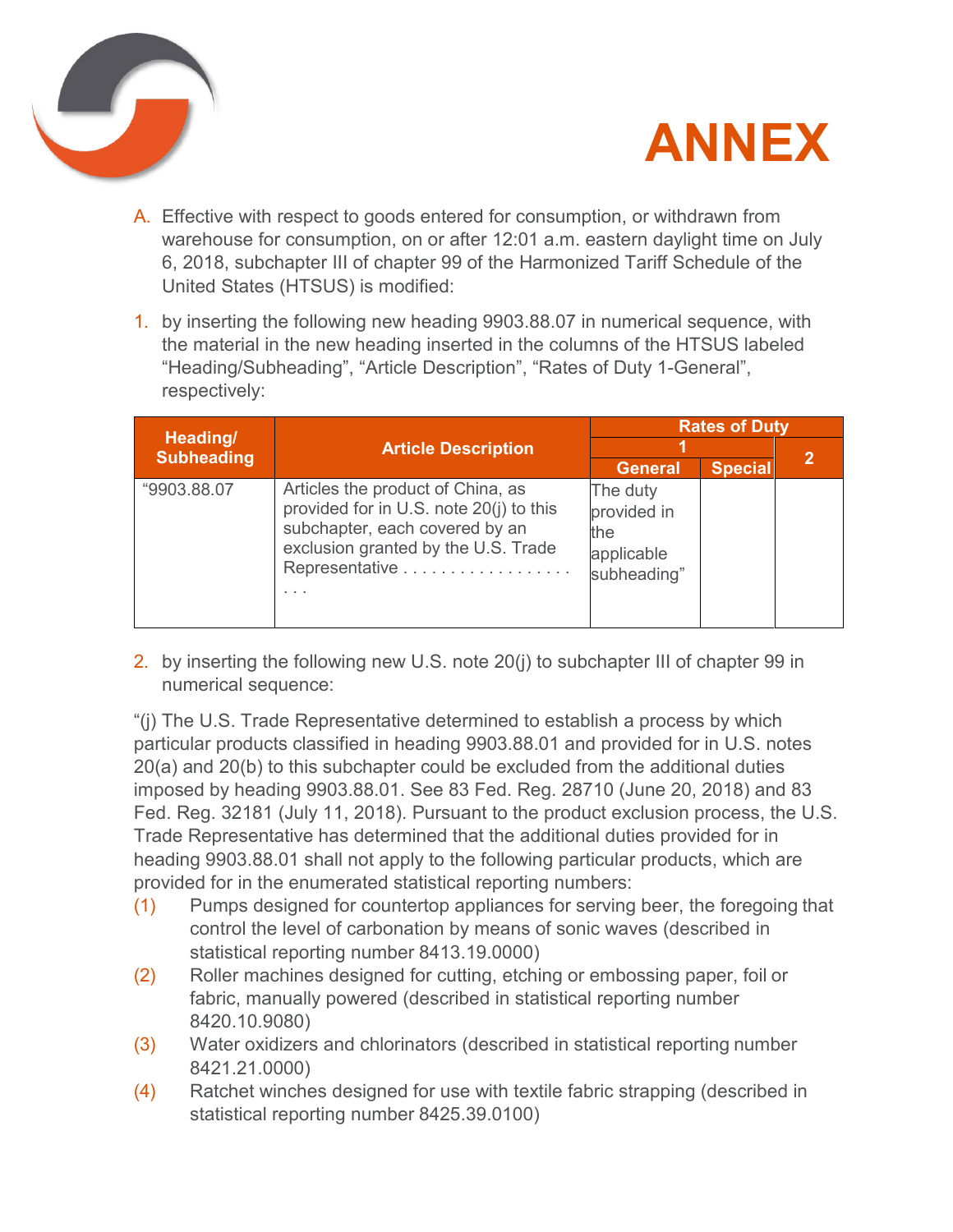- (5) Continuous action elevators and conveyors, designed to convey mineral materials (described in statistical reporting number 8428.33.0000)
- (6) Counterweight castings of iron or steel designed for use on fork lift and other works trucks (described in statistical reporting number 8431.20.0000)
- (7) Tines, carriages, and other goods handling apparatus and parts designed for use on fork lift and other works trucks (described in statistical reporting number 8431.20.0000)
- (8) Parts of drill sharpening machines (described in statistical reporting number 8466.93.9885)
- (9) Outer shells of hydraulic accumulators, of iron or non-alloy steel, cylindrical with hemispherical heads on each end (described in statistical reporting number 8479.90.9496)
- (10) Parts of mechanical awnings and shades (described in statistical reporting number 8479.90.9496)
- (11) Reject doors, pin protectors, liners, front walls, grates, hammers, rotor and end disc caps, and anvil and breaker bars, of iron or steel, the foregoing parts of metal shredders (described in statistical reporting number 8479.90.9496)
- (12) Steering wheels designed for watercraft, of stainless steel, having a wheel diameter exceeding 27 cm but not exceeding 78 cm (described in statistical reporting number 8479.90.9496)
- (13) Pressure regulators of brass or bronze, whether high or low inlet type, having a rated flow rate of 55,000 - 150,000 BTU/hr, maximum inlet pressure of 0.17 MPa to 1.72 MPa, inlet connection with POL or thread type of fitting (described in statistical reporting number 8481.10.0090)
- (14) Pipe brackets of aluminum, each with 4 ports, the foregoing measuring 27.9 cm x 20.3 cm x 17.8 cm and weighing 11.34 kg, designed for installation into air brake control valves (described in statistical reporting number 8481.90.9040)
- (15) Push pins and C-poles of steel, designed for use in variable force solenoid valves (described in statistical reporting number 8481.90.9040)
- (16) Ball bearings of a width not exceeding 30 mm (described in statistical reporting number 8482.10.5032)
- (17) Inductor baseplates of aluminum, each with a length measuring 149.20 mm or more but not over 275 mm, with a width measuring 119.40 mm or more but not over 232 mm and with a depth of 10.50 mm or more but not over 19 mm, with a weight of 0.48 kg or more but not over 3.2 kg (described in statistical reporting number 8504.90.9690)
- (18) Parts of soldering irons and soldering machines (described in statistical reporting number 8515.90.4000)
- (19) Motor vehicle gear shift switch assemblies, comprised of a plunger, connector and gear shift lever (described in statistical reporting number 8536.50.9065)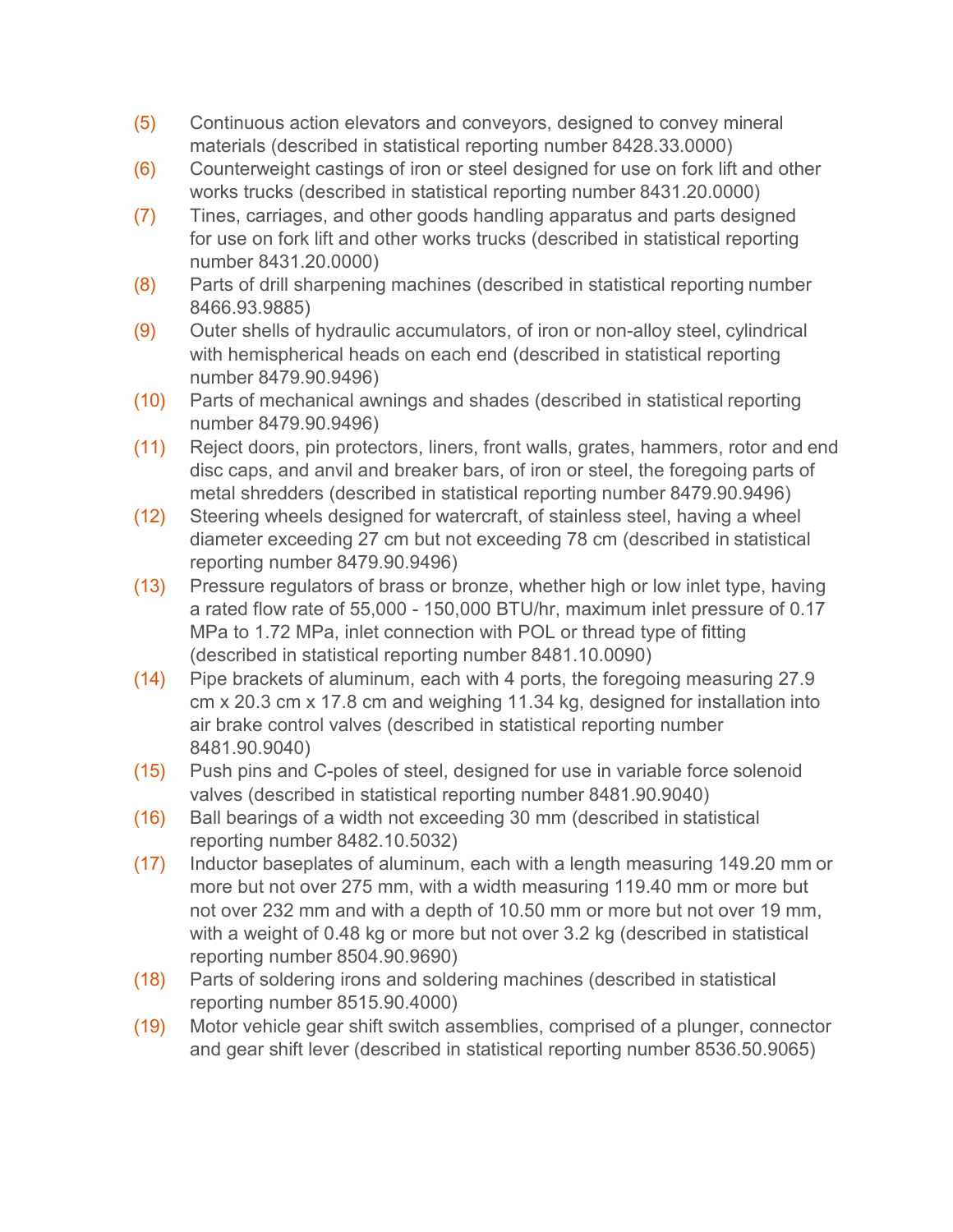- (20) Pressure switches designed for use in heat pumps and air-conditioning condensers having a rating of 1.90 megapascals or more but not over 4.55 megapascals (described in statistical reporting number 8536.50.9065)
- (21) Instruments for measuring or checking voltage or electrical connections; electrical circuit tracers (described in statistical reporting number 9030.33.3800)
- 3. by amending the last sentence of the first paragraph of U.S. note 20(a) to subchapter III to chapter 99 by:
	- a. deleting "provided for in heading 9903.88.05 and U.S. note 20(h), or provided for in heading 9903.88.06 and U.S. note 20(i) to subchapter III of chapter 99."; and
	- b. inserting in lieu thereof "provided for in: (1) heading 9903.88.05 and U.S. note 20(h) to subchapter III of chapter 99; (2) heading 9903.88.06 and U.S. note 20(i) to subchapter III of chapter 99; or (3) heading 9903.88.07 and U.S. note 20(j) to subchapter III of chapter 99.".
- 4. by amending the first sentence of U.S. note 20(b) to subchapter III to chapter 99 by:
	- a. deleting "provided for in heading 9903.88.05 and U.S. note 20(h), or provided for in heading 9903.88.06 and U.S. note 20(i) to subchapter III of chapter 99:"; and
	- b. inserting in lieu thereof "provided for in: (1) heading 9903.88.05 and U.S. note 20(h) to subchapter III of chapter 99; (2) heading 9903.88.06 and U.S. note 20(i) to subchapter III of chapter 99; or (3) heading 9903.88.07 and U.S. note 20(j) to subchapter III of chapter 99:".
- 5. by amending the Article Description of heading 9903.88.01:
	- a. by deleting " Except as provided in headings 9903.88.05 or 9903.88.06,"; and
	- b. inserting in lieu thereof "Except as provided in headings 9903.88.05, 9903.88.06 or 9903.88.07,".
- B. Effective with respect to goods entered for consumption, or withdrawn from warehouse for consumption, on or after 12:01 a.m. eastern daylight time on July 6, 2018, U.S. note 20(i)(6) to subchapter III of chapter 99 of the Harmonized Tariff Schedule of the United States is modified by deleting "described in